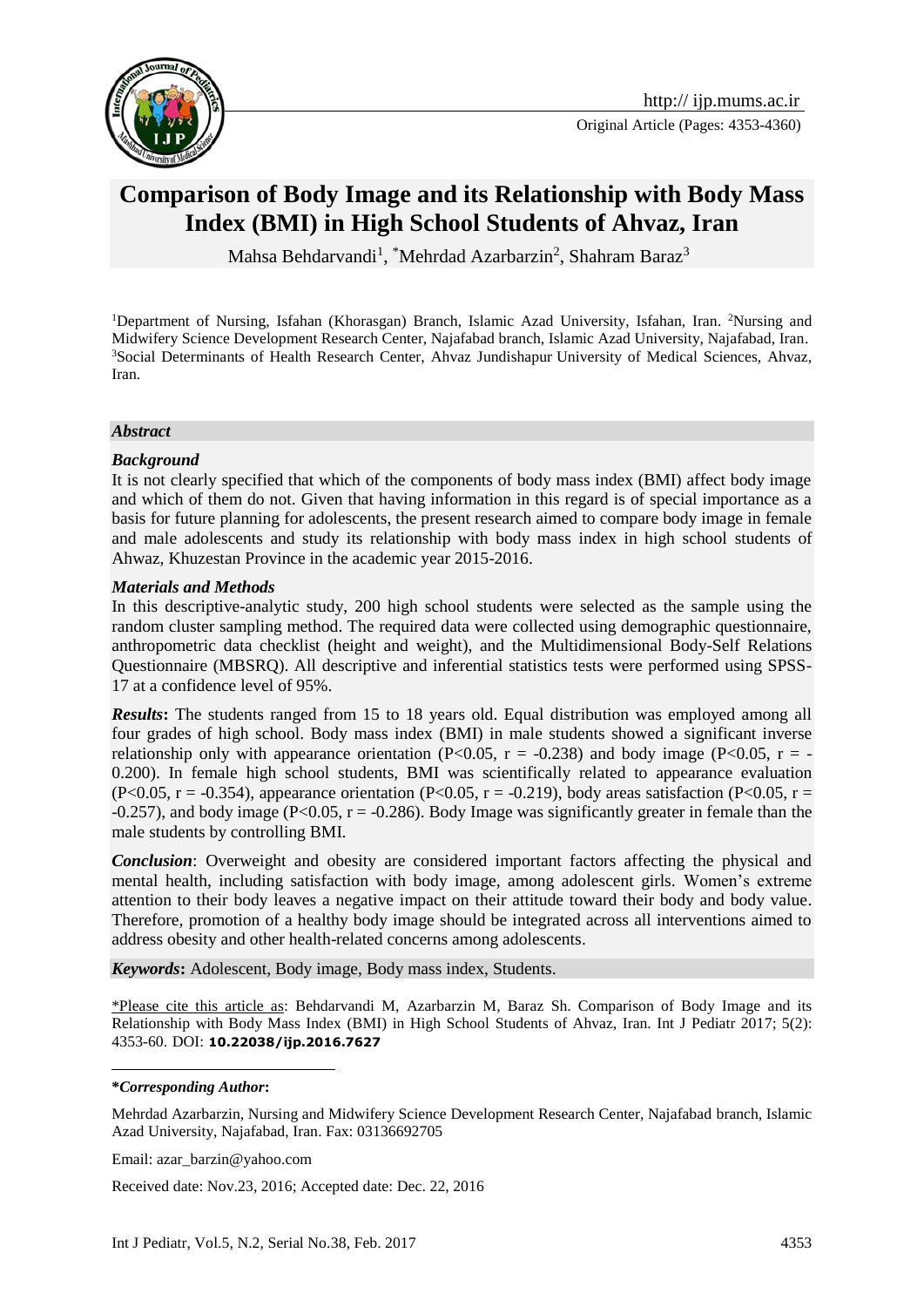## **1- INTRODUCTION**

 Body image is a complex concept involving a person's thoughts, feelings, and attitudes about his/her body (1, 2). Body image is a multi-dimensional structure. The first dimension, cognitive or perceptual dimension, refers to one's perception of his/her body including the evaluation of body weight, shape, and size. The second dimension, emotional dimension, deals with one's feelings such as satisfaction and concern about his/her appearance. The third dimension, ideal dimension, emphasizes what one wants to achieve (1).

In other words, body image consists of three concepts of actual body, one's body as it is, ideal body, the body shape one desires to have, and body shot, the body one presents. This includes two categories of personal reaction moderator (adjustment styles) and social support network (3). This image form since the birth evolves with one's growth and changes during different stages of life (4).

Body dissatisfaction is one of the fundamental problems of adolescence which is associated with complications such as eating disorders (emaciation and starvation), obsession with weight loss, malnutrition, physical deformities, sexual disorders, body dysmorphic disorders, mental disorders (depression, suicidal thoughts, stress, social phobias, obsessivecompulsive behaviors, and anxiety), loneliness, smoking and alcohol consumption, academic failure, interpersonal sensitivity, low self-esteem, feeling of being unattractive, preoccupation, and general health problems (5-7). On the other hand, positive body image makes one feels good about life (8). Improvement in body image can be effective in successful regulation of nutritional habits and obesity treatment (9). Adolescence and school ages is one of the critical periods of human life, one of the most important stages in the life of every

person, and a period of transition from childhood to adulthood. Maturity occurs at these ages which play an important and primary neurohormonal role in physiological and mental changes of adolescents in this period (10). Maturity affects all physical and mental aspects adolescents including identity and body image. Adolescence can be considered the most important period of preoccupation with body image, because, in addition to sexual appeal, some complex and varied changes occur in the body. Signs of maturity leave dramatic effects on relations with the environment, causes identity crisis, paying attention to one's appearance to draw the attention of others reaches a peak, and cognitive development creates the feeling that one is constantly exposed to others (11). In this period, physical and emotional changes occur frequently, one of the most important of which is the body image disorder  $(12, 13)$ . This age period (Adolescence) is so important that researchers argue that school is a very appropriate environment for performing interventions to improve body image in adolescents (13). On the other hand, body image disorder at school ages interferes with health status, and since concepts of education and health are linked with each other, it can be stated that learning is very in the absence of health and also health is very effective in the health of individuals. Finally, it can be concluded that better understanding of body image problems at school ages can be helpful in future planning for improvement of health and education (12). Body mass index (BMI) is one of the variables which have now attracted the attention of researchers in terms of body image study. BMI statistically measures and compare the height and weight of a person. This scale is the right tool for estimation of one's weight based on his/her height. This index was developed by a Belgian scientist named Adolph Quenelle in 1850 (14). BMI is measured in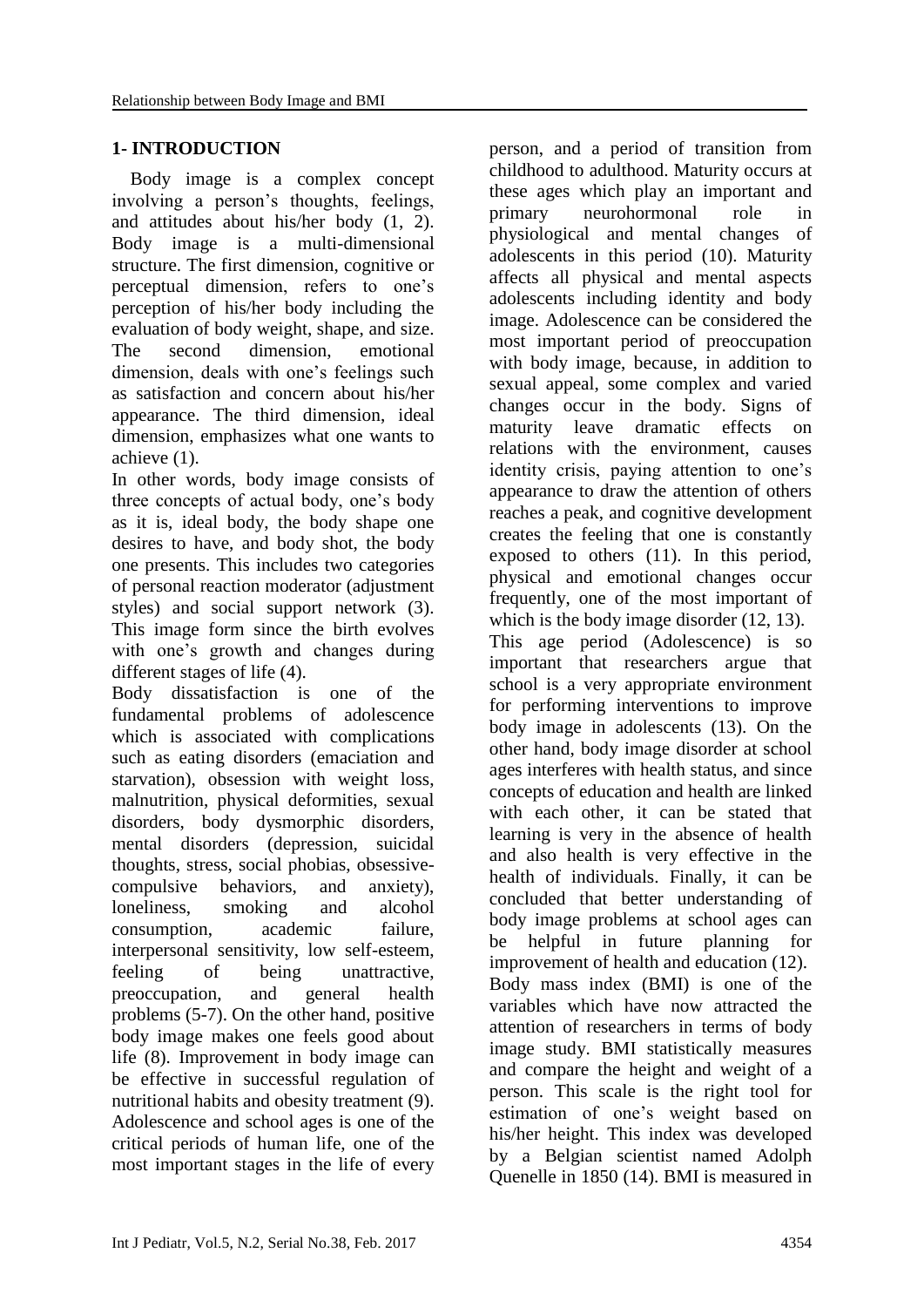four categories of  $\leq$  18.4 (slim), 18.4-24.9 (normal), 25-29.9 (overweight), and  $\geq 30$ (obese). Different groups of BMI can affect body image and dissatisfaction of children and adolescents with their body (15). The results of some studies show that body dissatisfaction is common even among adolescents with a normal weight (2, 16). Although the relationship between body image and body mass index has been clearly established, it is not well specified that which of the components of body mass index affect body image and which of them do not, while having information in this regard is of special importance as a basis for future planning for adolescents (17-18). Finally, it should be argued that body image is affected by many factors and it is different depending on cultural, social, nutritional, and racial differences in each region. The passage of time, through making changes to the texture of a community, can change body image.

According to what mentioned above and the point that repeated studies at different intervals and regions are needed for evaluation of body image and body mass index and also due to fewness of studies on this subject in Khuzestan province- Iran, the present research aimed to compare body image in female and male adolescents and study its relationship with body mass index in high schools of Ahvaz, Khuzestan province in the academic year 2015 to 2016. The results of this study can be used for future planning and proposing recommendations in order to prevent the consequences of unfavorable body image among adolescent students, as the futurebuilder of Iran.

### **2- MATERIALS AND METHODS**

### **2-1. Study design and population**

 The present research was a descriptivecomparative study which was carried out from November 2015 to July 2016. Using the following formula, the sample sized was determined to be 200 (100 girls and 100 boys). In this formula, the level of error  $(\alpha)$  and accuracy  $(\epsilon)$  was 5% and 0.1, respectively. Since the items were scored on a 0 to 5 Likert scale, standard deviation (SD) was first estimated by:

$$
\sigma = \frac{\max(x_i) - \min(x_i)}{6}
$$

Then, the sample size was calculated using:

$$
n = \left(\frac{z_{\alpha/2} \times \sigma}{\varepsilon}\right)^2 \& \sigma = \frac{5 - 1}{4} = 1
$$

$$
n = \left(\frac{1.96 \times 1.00}{0.2}\right)^2 = 96.04
$$

The inclusion criteria were providing a written informed consent for participation in the study and being a high school student. People with acute and chronic diseases, physical injuries (scars and burns), and psychiatric diseases and also those who were professional athletes were excluded from the study.

For sampling, a combination of cluster and random methods was used. For this purpose, each of the five districts of education was considered a cluster and 2 high schools (a girls' high school and a boys' high school) were randomly selected from each cluster. Then, 20 students were randomly selected from different grades of each school. Finally, 200 students from 10 high schools in different points of Ahvaz were selected as the sample.

### **2-2. Measurement tools**

Multidimensional Body-Self Relations Questionnaire (MBSRQ) was used for evaluation of body image. This tool was devised by Cash and Tom in 1997 (19). Weight and height of subjects were measured using a digital scale and a tape, respectively. MBSRQ is a five-option 46 item self-rating scale that is subscales include appearance evaluation (AE) (items 5, 7, 13, 19, 25, 28, and 38), appearance orientation (AO) (items 1, 2, 8, 9, 14, 15, 20, 21, 26, 27, 32, and 33), fitness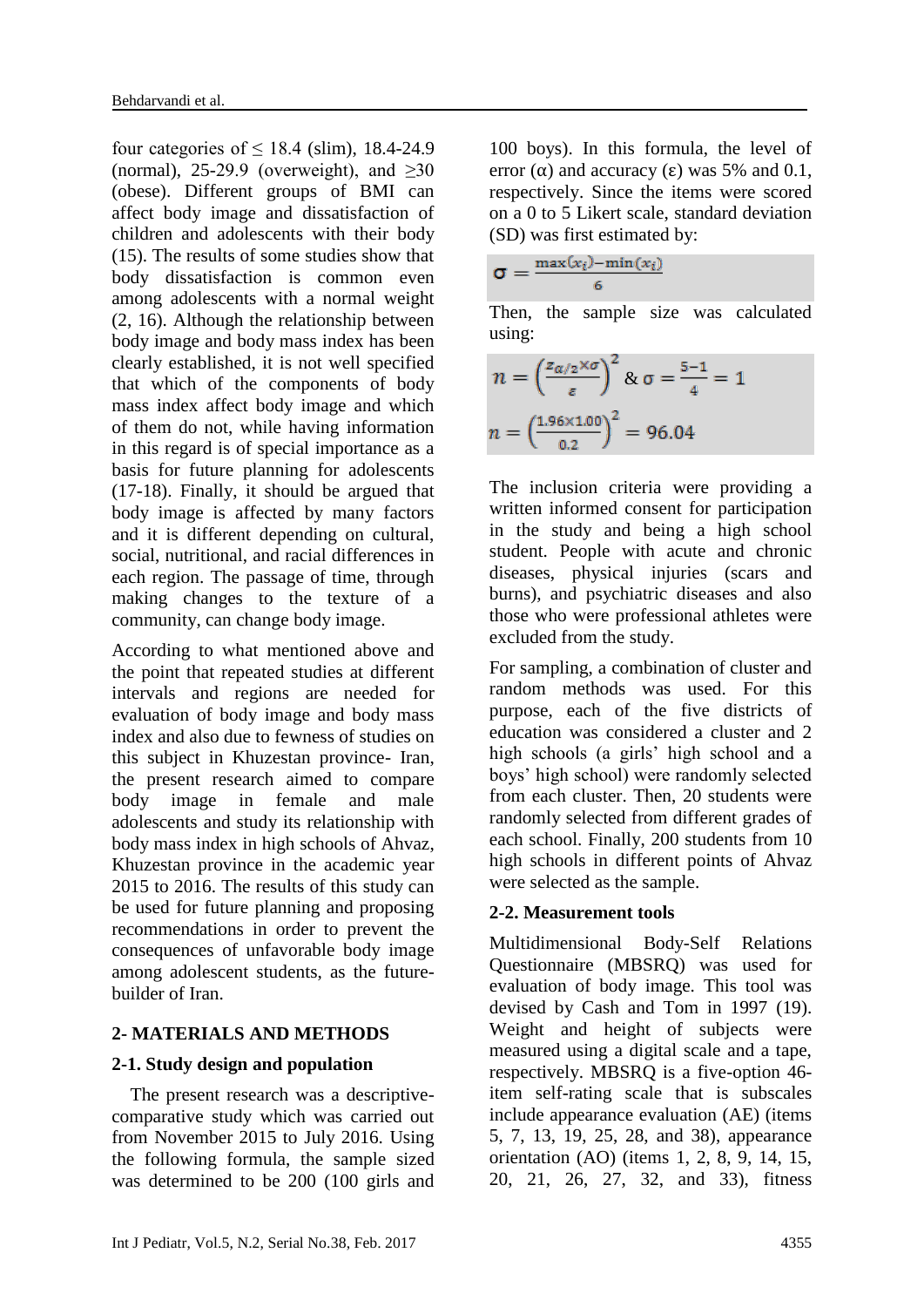evaluation (FE) (items 16, 22, 31, and 34), fitness orientation (FO) (items 3, 4, 6, 10, 11, 12, 17, 18, 23, 24, 29, 30, and 35), overweight preoccupation (OWPREOC) (items 36 and 37), and body areas satisfaction (BAS) (items 38, 39, 40, 40, 41, 42, 43, 44, 45, and 46). Scoring was based on 5-point Likert scale in which 1 represents completely disagree and 5 denotes completely agree. Items 6, 11, 12, 15, 17, 21, 22, 23, 26, 28, 29, 31, and 32 were scored inversely. Scores obtained on this questionnaire ranges between 46 and 230 that higher scores represent better and more positive body image. The reliability and validity of this questionnaire were measured by Rahati in 2004. Cronbach's alpha of the whole questionnaire and subscales of appearance evaluation, appearance orientation, fitness evaluation, overweight preoccupation, and body areas satisfaction is equal to 0.88, 0.67, 0.79, 0.57, 0.83, 0.83, and 0.84 (20). Weight and height of subjects were measured using a digital scale and a tape, respectively. Body mass index is obtained by dividing weight in kilogram by height in meter squared. BMI is measured in four categories of  $\leq$ 18.4 (slim), 18.4-24.9 (normal), 25-29.9 (overweight), and  $\geq$ 30 (obese) (15).

## **2-3. Methods**

At first, demographic information of students was obtained through interview. Then, their height and weight were measured by the examiner using a digital scale and a tape, with regard to correct principles (in a standing position with minimum clothes and no shoes). Emjoi digital scale (EF118, made in Japan) was used for weighing. The researchers used to go to school between 9 a.m. to 11 a.m on different days of weeks and measure weight and height. School-aged adolescents were weighed without shoes and heavy outer clothing via a daily calibrated EMJOI balanced scale. Multidimensional Body-Self Relations Questionnaire was filled out by students in a self-reporting manner in the presence of the researcher. To increase the accuracy of the digital scale, it was calibrated every day by weighting a standard 2-kg weight.

## **2-4. Data analysis**

The obtained data and information were statistically analyzed with descriptive statistics, independent t-test, correlation coefficient test, and regression model using SPSS version 17.0 at a significance level of 95%; also t-independent test was employed to compare BMI, Appearance Evaluation, Appearance Orientation, Fitness Evaluation, Fitness Orientation, Preoccupation with Weight Gain, and Satisfaction with Different Parts of Body among male and female students. Pearson correlation was employed to study the relationship of BMI with Body Image and its subscales. Regression model was used to study the relationship of gender and BMI with body image.

## **2-5. Ethical considerations**

This study was approved by the Ethics Committee Islamic Azad University of Khorasgan. All the subjects were briefed on the research purpose and ensured that their information will be kept confidential. A written informed consent was obtained for participation in the study.

## **3-RESULTS**

 The subjects were in the age group of 15-18 years old with the same frequency distribution of 25% at ages 15, 16, 17, and 18. In addition, the frequency distribution of students of the first, second, third, and pre-university grade was the same (25%). BMI ranged between 18.5 and 24.9 among 91% of male students and 90% of female students. As BMI increase in male students, they had a lower body image. When gender was controlled, BMI increase declined body image scores. The mean of grade point average for boys, girls, and all students was  $18.29 \pm 1.14$ , 18.36  $\pm$  1.06, and 18.33  $\pm$  1.10,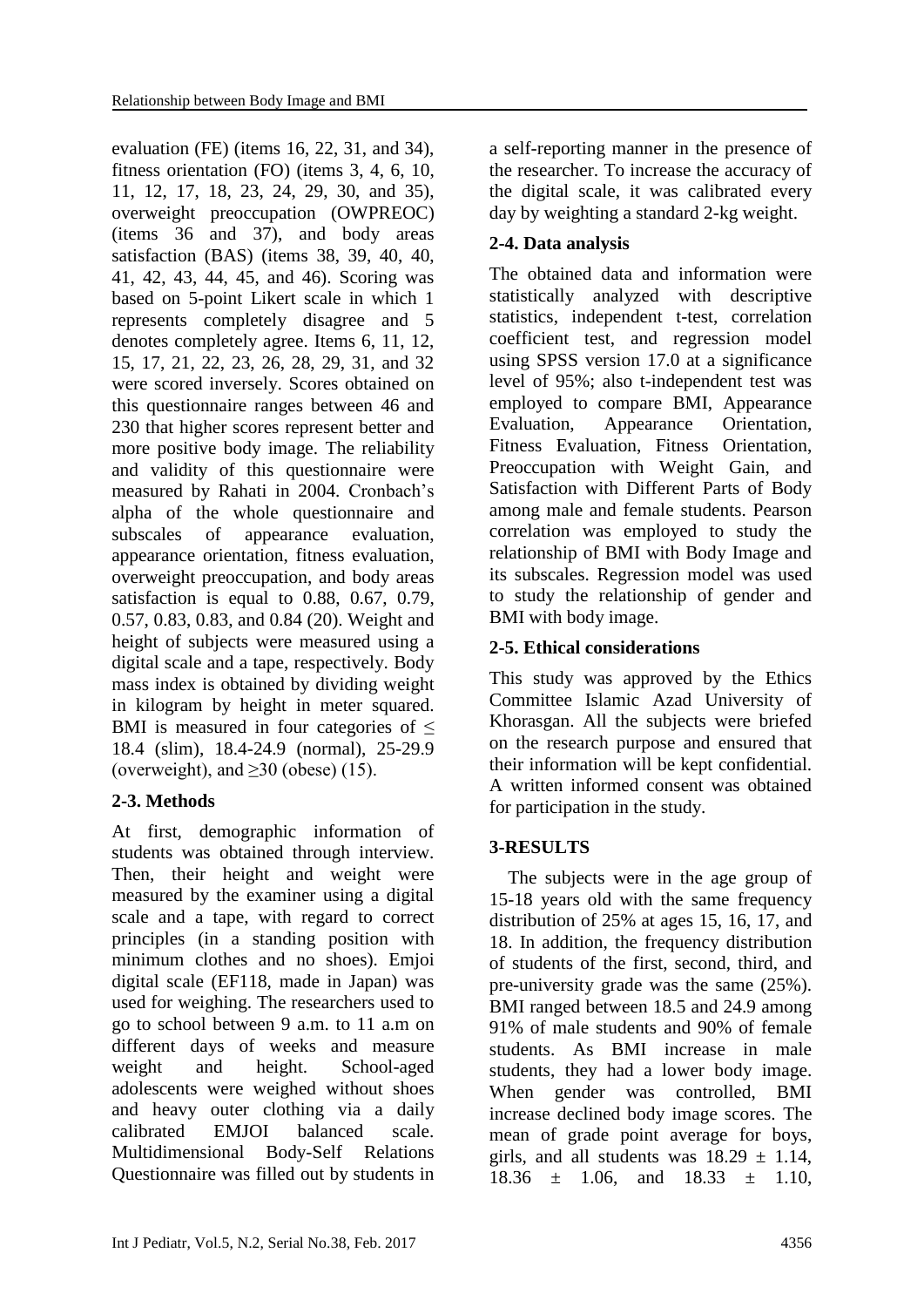respectively. In relation to BMI, results showed that 91% of boys, 90% of girls and all students had normal weight (18.5-24.9). According to the results presented in **Table.1**, it was revealed that BMI has a significant inverse relationship only with appearance orientation ( $r = -0.238$ ,  $P < 0.05$ ) and body image  $(r = -0.200, P < 0.05)$ among boys. Therefore, it can be concluded that with the increase in body mass index among male students, appearance orientation reduces in them. In addition, body image was lower among male students with the increase in BMI.

The results related to girls shown in **Table.2** indicated that BMI has a significant inverse relationship with subscales of appearance evaluation  $(r=-0.354, P<0.05),$  appearance orientation ( $r = -0.219$ , P<0.05), body areas satisfaction ( $r = -0.257$ , P<0.05), and body image ( $r = -0.286$ ,  $P < 0.05$ ). Therefore, it can be stated that with the increase in body

mass index among female students, their body image in subscales of appearance evaluation, appearance orientation, and body areas satisfaction. In addition, body image was lower among female students with the increase in their BMI. Ultimately, in order to evaluate the simultaneous effect of gender and body mass index and net effect of each on body image among students, linear regression model was used.

In this model, variables of gender and BMI were taken as predictor variables and body image score was considered the dependent variable. The results of model fit have been presented in **Tables 2-4**.

According to the results shown in **Table.3**, by controlling the amount of body mass index, body image of girls was significantly higher than the boys  $(t=8.246)$ . P<0.001). In addition, with the control of gender, increased body mass index causes a decrease in body image among the subjects (t= $-3.652$ , P<0.05).

**Table 1**: The relationship between BMI and body image in male students

| Variable | Statistical<br>test                   | Appearance<br>evaluation | Appearance<br>orientation | <b>Fitness</b><br>evaluation | <b>Fitness</b><br>orientation | Overweight<br>preoccupation | Body areas<br>satisfaction | <b>Body</b><br>image |
|----------|---------------------------------------|--------------------------|---------------------------|------------------------------|-------------------------------|-----------------------------|----------------------------|----------------------|
| BMI      | Pearson<br>correlation<br>coefficient | $-0.011$                 | $-0.238*$                 | $-0.107$                     | 0.003                         | $-0.020$                    | 0.038                      | $-0.200$             |
|          | P-value                               | 0.915                    | 0.017                     | 0.289                        | 0.978                         | 0.840                       | 0.706                      | 0.046                |

| Table-2: The relationship between BMI and body image in female students |  |  |
|-------------------------------------------------------------------------|--|--|
|                                                                         |  |  |

| Variable | Statistical<br>test                   | Appearance<br>evaluation | Appearance<br>orientation | <b>Fitness</b><br>evaluation | <b>Fitness</b><br>orientation | Overweight<br>preoccupation | Body areas<br>satisfaction | <b>Body</b><br>image |
|----------|---------------------------------------|--------------------------|---------------------------|------------------------------|-------------------------------|-----------------------------|----------------------------|----------------------|
| BMI      | Pearson<br>correlation<br>coefficient | $-0.354$                 | $-0.219$                  | $-0.039$                     | 0.092                         | $-0.196$                    | 0.257                      | $-0.28$              |
|          | Significance<br>level                 | 0.001                    | 0.029                     | 0.699                        | 0.362                         | 0.050                       | 0.010                      | 0.004                |

**Table-3**: The results of repression model fit in studying the relationship of gender and BMI with body image

| Variables | <b>Beta Coefficient</b> | Standard error | t-value  | P-value |
|-----------|-------------------------|----------------|----------|---------|
| Gender    | 5.197                   | 1.197          | 8.246    | 0.001   |
| BMI       | .123<br>- 1             | 0.308          | $-3.652$ | 0.001   |

BMI: Body mass index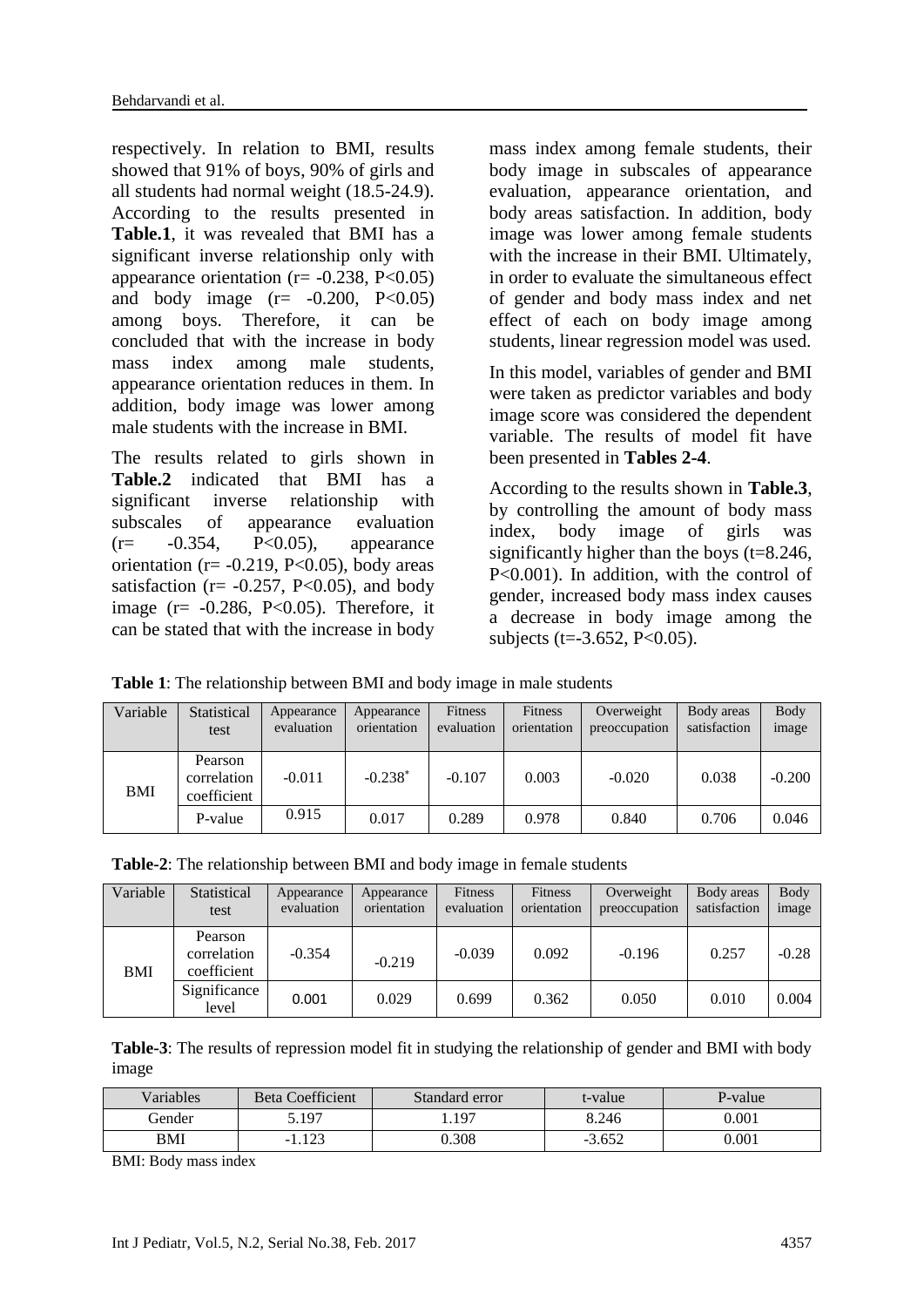### **4- DISCUSSION**

 The results of this study showed that 91% of boys and 90% of girls in Ahvaz city had a normal weight with a BMI in the normal range of 18.5 to 24.9. The study findings indicated that BMI had a significant inverse relationship only with appearance orientation ( $r = -0.238$ ,  $P < 0.05$ ), and body image  $(r=-0.200, P<0.05)$ , among boys. In addition, body image was lower among male students with the increase in BMI. The results related to girls showed that BMI had a significant inverse relationship with subscales of appearance evaluation ( $r=-0.354$ ,  $P<0.05$ ), appearance orientation  $(r=-0.219, P<0.05)$ , body areas satisfaction (r= $-0.257$ , P< $0.05$ ), and body image ( $r = -0.286$ ,  $P < 0.05$ ).

In addition, body image was lower among female students with the increase in their BMI. The results of Khor et al. (2010) showed that there was a significant relationship between BMI and body areas satisfaction, as girls with a slim or normal BMI were more satisfied with their body areas than overweight ones (2). The findings of Golian et al. (2014) showed that most female students in both normal and obese groups had a moderate body image and there was no significant difference between normal and obese girls in terms of mean body image. However, mean body image in girls with normal weight was higher than obese ones. The results of this study also showed that score of depression, anxiety, and tension significantly increases in obese adolescent female students with the decrease in body image score (22).

In a study conducted by Zeighami et al. (2012) on the correlation between body mass index, body image, and depression in women, the results demonstrated that although overweight women had a moderate body image, their BMI was significantly and negatively correlated with body image score  $(P=0.002)$ , but significantly and positively correlated with depression score (P=0.002). In other words, obesity is a risk factor for depression and obese women are more susceptible to depression  $(23)$ .

The findings of Dehghani et al. (2012) showed that there was a significant difference between BMI and different aspects of body image satisfaction, as students with a normal or slim BMI feel physical attraction and were more satisfied with their appearance and body areas  $(24)$ . In addition, students with a lower BMI reported the least concern and anxiety about weight, obesity, dieting, and limited nutrition. Additionally, a significant relationship was found between normal and slim BMI and subscales of appearance, body areas satisfaction, and preoccupation with overweight (24); and this is consistent with the findings of the present study. The results of Karaca et al. (2011), showed that body image of female students becomes weaker with the increase in their BMI (25).

In connection with these results we can say, cultural attitudes to body in men have also undergone some changes. Before the advent of television and other mass media, how people looked in others opinion was less important. Today, the media are criticized for presenting unrealistic physics. We can now observe that handsome men are getting more muscular day by day. With the promotional offer about body shape, the media can affect the feelings of individuals. In Iran, most actors and actresses and fashion channels in the satellite and the Internet are selected as a role model and instigate the issue. In addition, watching the music videos can be a risk factor for acceptance and verification of concerns related to weight and body shape among men. Given the findings and results of studies conducted in this area and importance of adolescence, the necessity of paying attention to their problems become more evident. Therefore, early detection and prevention of this type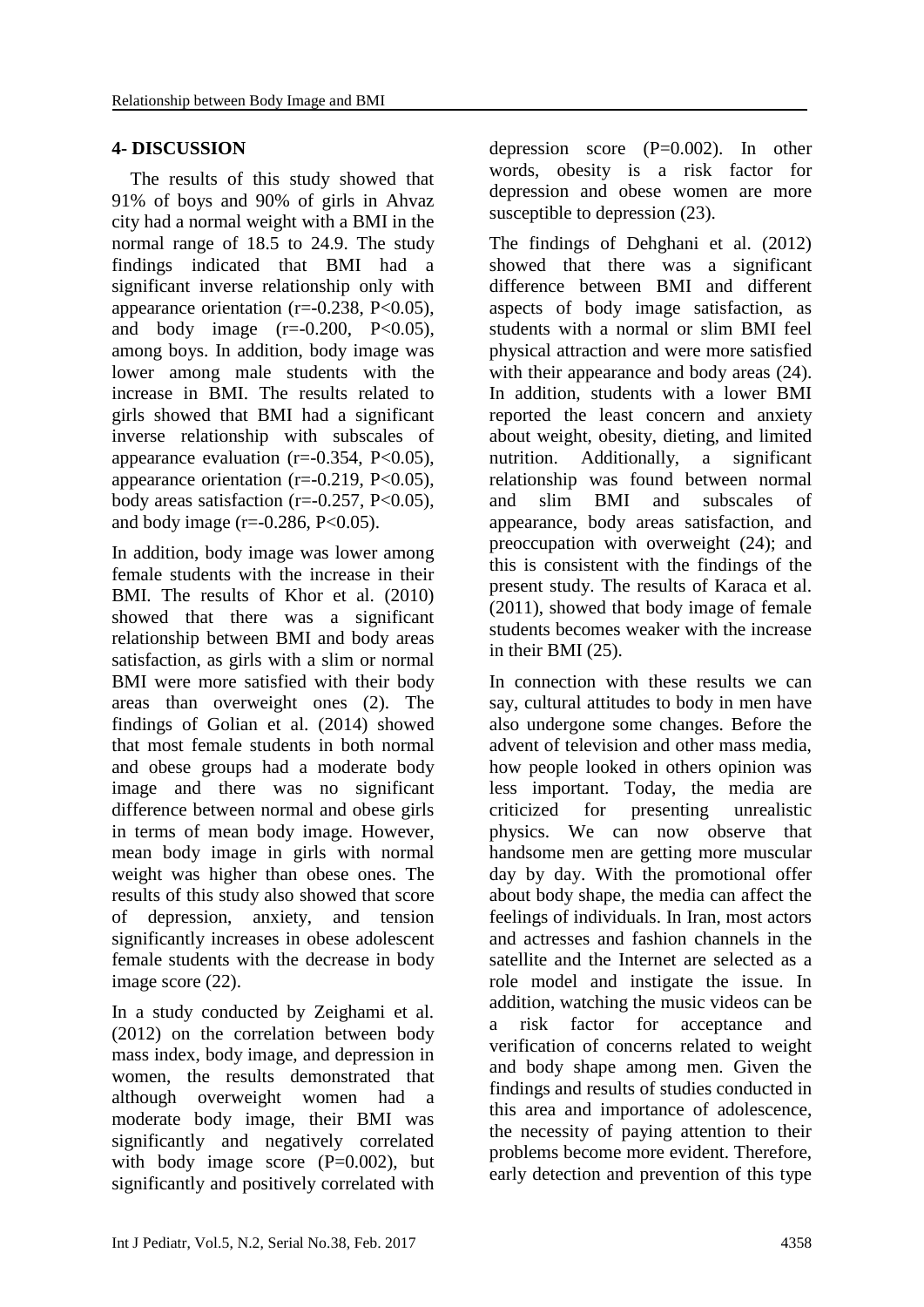of disorders should be taken into consideration by all members of the health care team including school authorities. By raising the self-esteem of students through health care education in schools, body image disorders can be prevented and their mental health can be promoted.

### **5- CONCLUSION**

 In general, the results showed that body is considered a movable device with actions and reactions. Individuals always try to exhibit this entity as best as possible. Social pressure on thinness and fitness was effective in body image, which causes individuals to feel unhappy with their appearance and body.

Hence, overweight and obesity are considered important factors affecting the physical and mental health, including satisfaction with body image, among adolescent girls. Based on the results of this study, it can be argued that women take care of their body and are under its domination more than men. However, women's extreme attention to their body leaves a negative impact on their attitude toward their body and body value. Women who believe in the traditional gender-based role for women are more likely to fall into the trap of beauty. Keeping away from more serious social roles and being confined to home causes too much attention to be paid to physical beauties.

In addition, today we are faced with extensive media ads that again emphasize on other aspects of women's beauty. Hence, it can be stated that when the cultural texture of society focuses on the value of physical attraction and beauty, the ground for concerns about body image is gradually provided.

### **6- CONFLICT OF INTEREST:** None.

### **7- REFERENCES**

1. Holsen I, Jones DC, Birkeland MS. Body image satisfaction among Norwegian adolescents and young adults: A longitudinal study of the influence of interpersonal relationships and BMI. Body Image 2012;9(2):201-8.

2. Khor GL, Zalilah MS, Phan YY, Ang M, Maznah B, Norimah AK. Perceptions of body image among Malaysian male and female adolescents. Singapore Med J 2009;50(3):303-11.

3. Liechty JM, Clarke S, Birky JP, Harrison K. Perceptions of early body image socialization in families: Exploring knowledge, beliefs, and strategies among mothers of preschoolers. Body Image 2016;19:68-78.

4. Duarte C, Pinto-Gouveia J. Body image flexibility mediates the effect of body image-related victimization experiences and shame on binge eating and weight. Eating Behaviors 2016;23:13-8

5. Farhat TF, Iannotti RJ, Caccavale LJ. Adolescent Overweight, Obesity and Chronic Disease-Related Health Practices: Mediation by Body Image. Obes Facts 2014;7(1):1-14.

6. Franko DL, Cousineau TM, Rodgers RF, Roehrig JP. Bodimojo: Effective Internet-Based Promotion of Positive Body Image In Adolescent Girls. Body Image 2013;10(4):481-8.

7. Pimenta AM, Villegas AS, Rastrollo MB, Lopez CN, Gonzalez MAM. Relationship between body image disturbance and incidence of depression: the SUN prospective cohort. BMC Public Health 2009; 9(1):1-9.

8. Kantanista A, Osiński W, Borowiec J, Tomczak M, Król-Zielińska M. Body image, BMI, and physical activity in girls and boys aged 14–16 years. Body Image 2015;15:40-3.

9. McGuire JK, Doty JL, Catalpa JM, Ola C. Body image in transgender young people: Findings from a qualitative, community based study. Body Image 2016;18:96-107.

10. Tiggemann M. Considerations of positive body image across various social identities and special populations. Body Image 2015;14:168-76.

11. Swami V, Barron D, Weis L, Furnham A. Bodies in nature: Associations between exposure to nature, connectedness to nature,